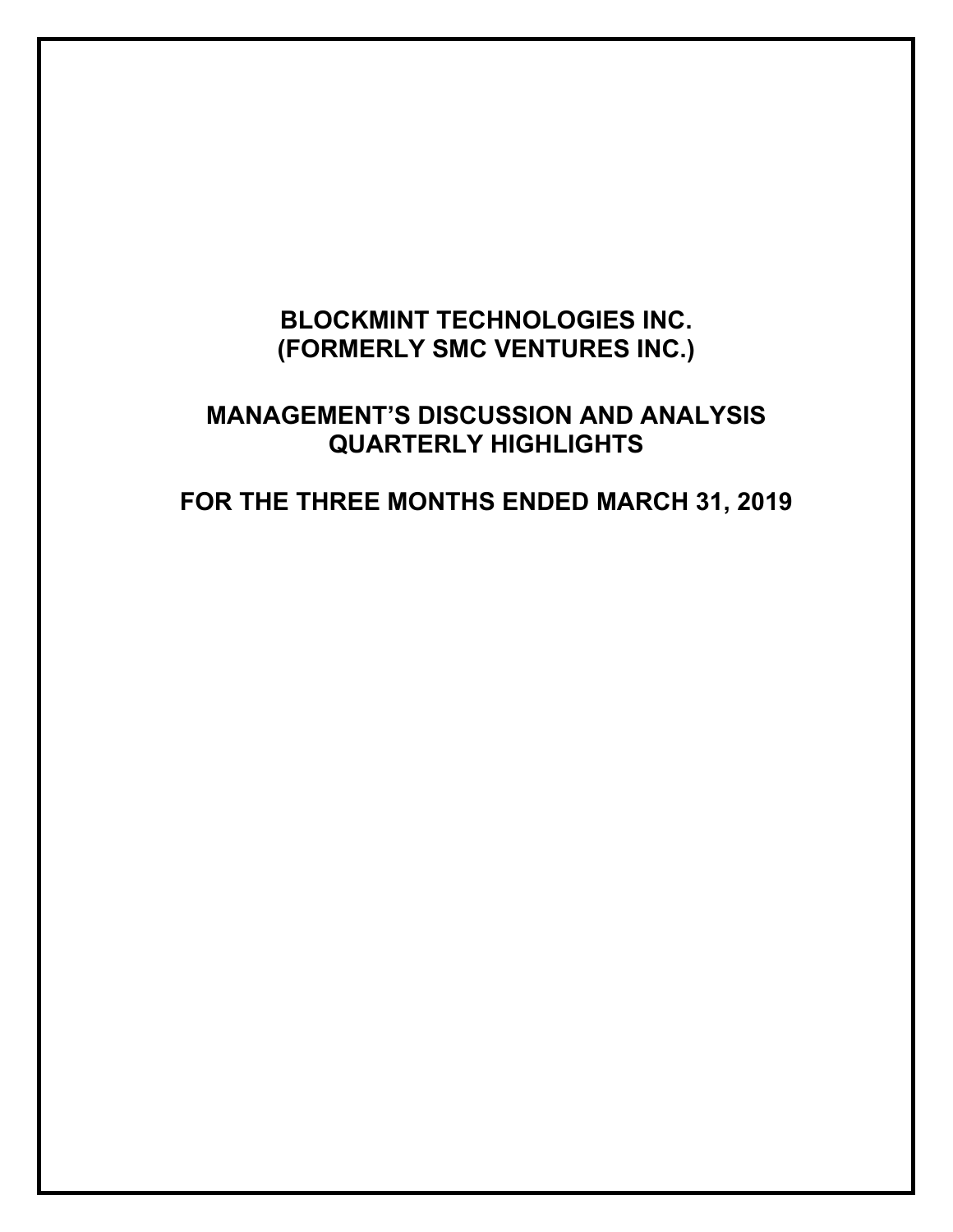## **Introduction**

The following interim Management's Discussion & Analysis ("MD&A") of the financial condition and results of the operations of BlockMint Technologies Inc. (formerly SMC Ventures Inc.). (the "Company" or "BlockMint") and has been prepared to provide material updates to the business operations, liquidity and capital resources of the Company since its last annual management's discussion & analysis, being the Management's Discussion & Analysis ("Annual MD&A") for the fiscal year ended December 31, 2018. This MD&A does not provide a general update to the Annual MD&A, or reflect any non-material events since the date of the Annual MD&A.

This MD&A has been prepared in compliance with the requirements of section 2.2.1 of Form 51-102F1, in accordance with National Instrument 51-102 – Continuous Disclosure Obligations. This discussion should be read in conjunction with the Annual MD&A, the audited annual consolidated financial statements of the Company for the year ended December 31, 2018 and the period from incorporation (December 22, 2017) to December 31, 2018 and the unaudited condensed consolidated interim financial statements for the three months ended March 31, 2019, together with the notes thereto. **Results are reported in United States dollars, unless otherwise noted.** In the opinion of management, all adjustments (which consist only of normal recurring adjustments) considered necessary for a fair presentation have been included. The results for the three months ended March 31, 2019 are not necessarily indicative of the results that may be expected for any future period. Information contained herein is presented as at May 29, 2019 unless otherwise indicated.

The unaudited condensed consolidated interim financial statements for the three months ended March 31, 2019, have been prepared using accounting policies consistent with International Financial Reporting Standards ("IFRS") as issued by the International Accounting Standards Board and interpretations of the IFRS Interpretations Committee. The unaudited condensed consolidated interim financial statements have been prepared in accordance with International Standard 34, Interim Financial Reporting.

For the purposes of preparing this MD&A, management, in conjunction with the Audit Committee of Board of Directors, considers the materiality of information. Information is considered material if: (i) such information results in, or would reasonably be expected to result in, a significant change in the market price or value of BlockMint's common shares; or (ii) there is a substantial likelihood that a reasonable investor would consider it important in making an investment decision; or (iii) it would significantly alter the total mix of information available to investors. Management, in conjunction with the Audit Committee of Board of Directors, evaluates materiality with reference to all relevant circumstances, including potential market sensitivity.

## **Caution Regarding Forward-Looking Statements**

This MD&A contains certain forward-looking information and forward-looking statements, as defined in applicable securities laws (collectively referred to herein as "forward-looking statements"). These statements relate to future events or the Company's future performance. All statements other than statements of historical fact are forward-looking statements. Often, but not always, forward-looking statements can be identified by the use of words such as "plans", "expects", "is expected", "budget", "scheduled", "estimates", "continues", "forecasts", "projects", "predicts", "intends", "anticipates" or "believes", or variations of, or the negatives of, such words and phrases, or state that certain actions, events or results "may", "could", "would", "should", "might" or "will" be taken, occur or be achieved. Forward-looking statements involve known and unknown risks, uncertainties and other factors that may cause actual results to differ materially from those anticipated in such forward-looking statements. The forward-looking statements in this MD&A speak only as of the date of this MD&A or as of the date specified in such statement.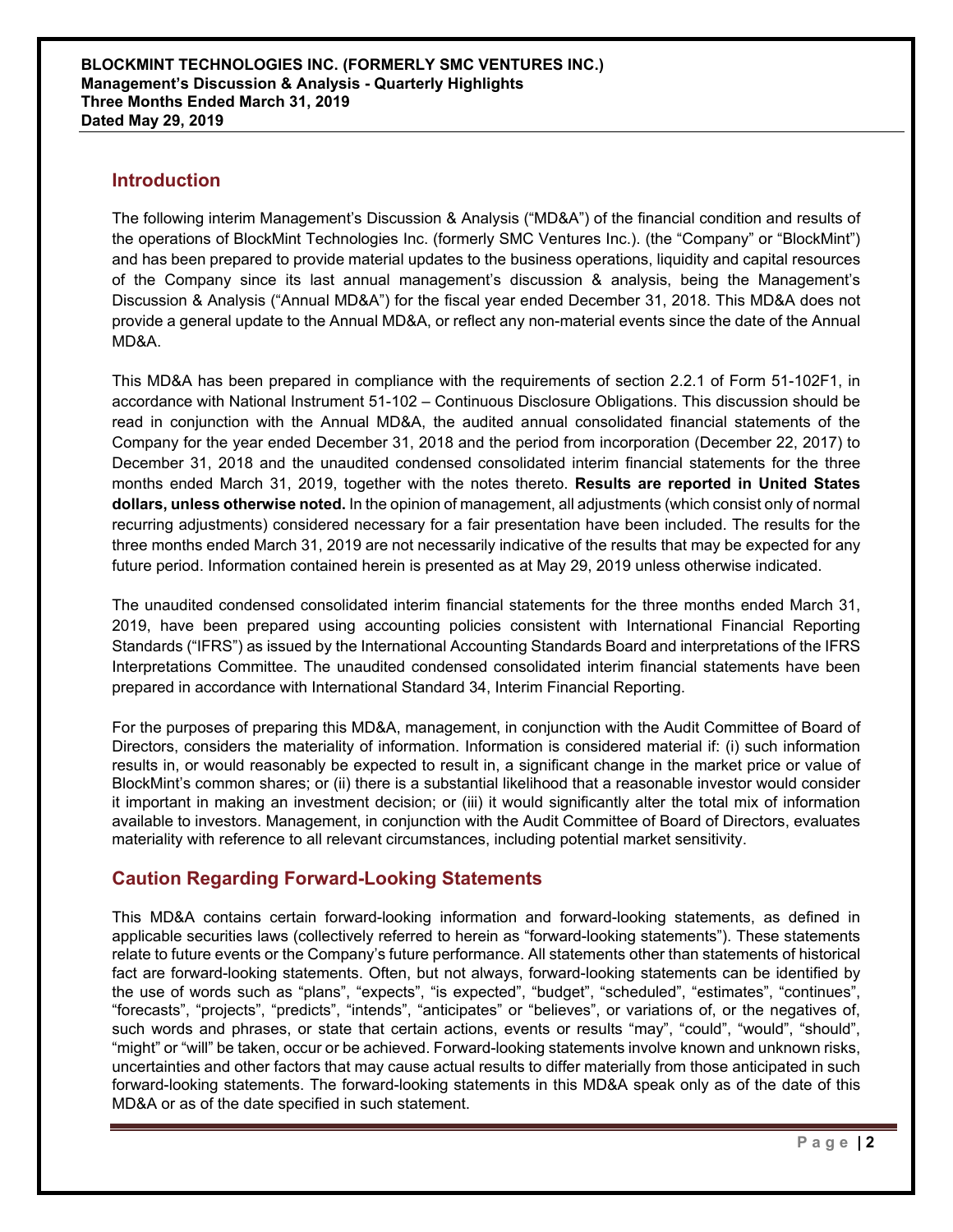| <b>Forward-looking statements</b>                                                                                                                                                                                                                                                                                                                      | <b>Assumptions</b>                                                                                                                                                                                                                                                                                                                                                  | <b>Risk factors</b>                                                                                                                                                                                                                                                                        |  |  |
|--------------------------------------------------------------------------------------------------------------------------------------------------------------------------------------------------------------------------------------------------------------------------------------------------------------------------------------------------------|---------------------------------------------------------------------------------------------------------------------------------------------------------------------------------------------------------------------------------------------------------------------------------------------------------------------------------------------------------------------|--------------------------------------------------------------------------------------------------------------------------------------------------------------------------------------------------------------------------------------------------------------------------------------------|--|--|
| The Company's cash balance<br>at March 31, 2019, is sufficient<br>to fund its consolidated<br>operating expenses at current<br>levels. At the date hereof, the<br>Company's consolidated cash<br>balance has diminished as a<br>result of normal business<br>operations and management is<br>attempting to defer payments,<br>to the extent practical. | The development and operating<br>activities of the Company for the<br>twelve-month period ending<br>March 31, 2020, and the costs<br>associated therewith, will be<br>consistent with the Company's<br>current expectations; debt and<br>equity markets, exchange and<br>interest rates and other applicable<br>economic conditions are<br>favourable to BlockMint. | Changes in debt and equity<br>markets; timing and availability of<br>external financing on acceptable<br>terms; increases in costs;<br>government regulation,<br>cryptocurrency price fluctuations;<br>interest rate and exchange rate<br>fluctuations; changes in economic<br>conditions. |  |  |

Inherent in forward-looking statements are risks, uncertainties and other factors beyond BlockMint's ability to predict or control. Readers are cautioned that the above chart does not contain an exhaustive list of the factors or assumptions that may affect the forward-looking statements, and that the assumptions underlying such statements may prove to be incorrect. Actual results and developments are likely to differ, and may differ materially, from those expressed or implied by the forward-looking statements contained in this MD&A. Readers should refer to those risk factors referenced in the "Risks and Uncertainties" section below.

Forward-looking statements involve known and unknown risks, uncertainties and other factors that may cause BlockMint's actual results, performance or achievements to be materially different from any of its future results, performance or achievements expressed or implied by forward-looking statements. All forward-looking statements herein are qualified by this cautionary statement. Accordingly, readers should not place undue reliance on forward-looking statements. The Company undertakes no obligation to update publicly or otherwise revise any forward-looking statements whether as a result of new information or future events or otherwise, except as may be required by law. If the Company does update one or more forward-looking statements, no inference should be drawn that it will make additional updates with respect to those or other forward-looking statements, unless required by law.

## **Description of Business**

BlockMint (Canada) Technologies Inc. (formerly BlockMint Technologies Inc.) ("BlockMint-Canada") was incorporated on December 22, 2017 pursuant to the British Columbia Business Corporations Act. BlockMint-Canada and its subsidiary, BlockMint (USA) Technologies Inc. ("BlockMint-USA") are in the business of developing distributed systems and networks that enable a more decentralized deployment of blockchain based applications such as cryptocurrency mining. BlockMint-USA was incorporated under the laws of the State of Delaware on March 6, 2018.

Blockmint Technologies Inc. (formerly SMC Ventures Inc. ("SMC") or the "Company) is a publicly traded company whose shares were listed on the NEX under the trading symbol SMV-H. On February 19, 2019, the Company completed a triangular amalgamation whereby BlockMint-Canada shares were exchanged for SMC shares on the basis of 1.33 post-consolidated SMC share for each one (1) BlockMint-Canada share (the "Amalgamation") (see "Outlook and Overall Performance" below). The Amalgamation was accounted for as a reverse takeover ("RTO") whereby BlockMint-Canada was identified as the acquirer for accounting purpose and the resulting unaudited condensed consolidated interim financial statements are presented as a continuance of BlockMint-Canada and the comparative figures presented in the unaudited condensed consolidated interim financial statements after the RTO are those of BlockMint-Canada.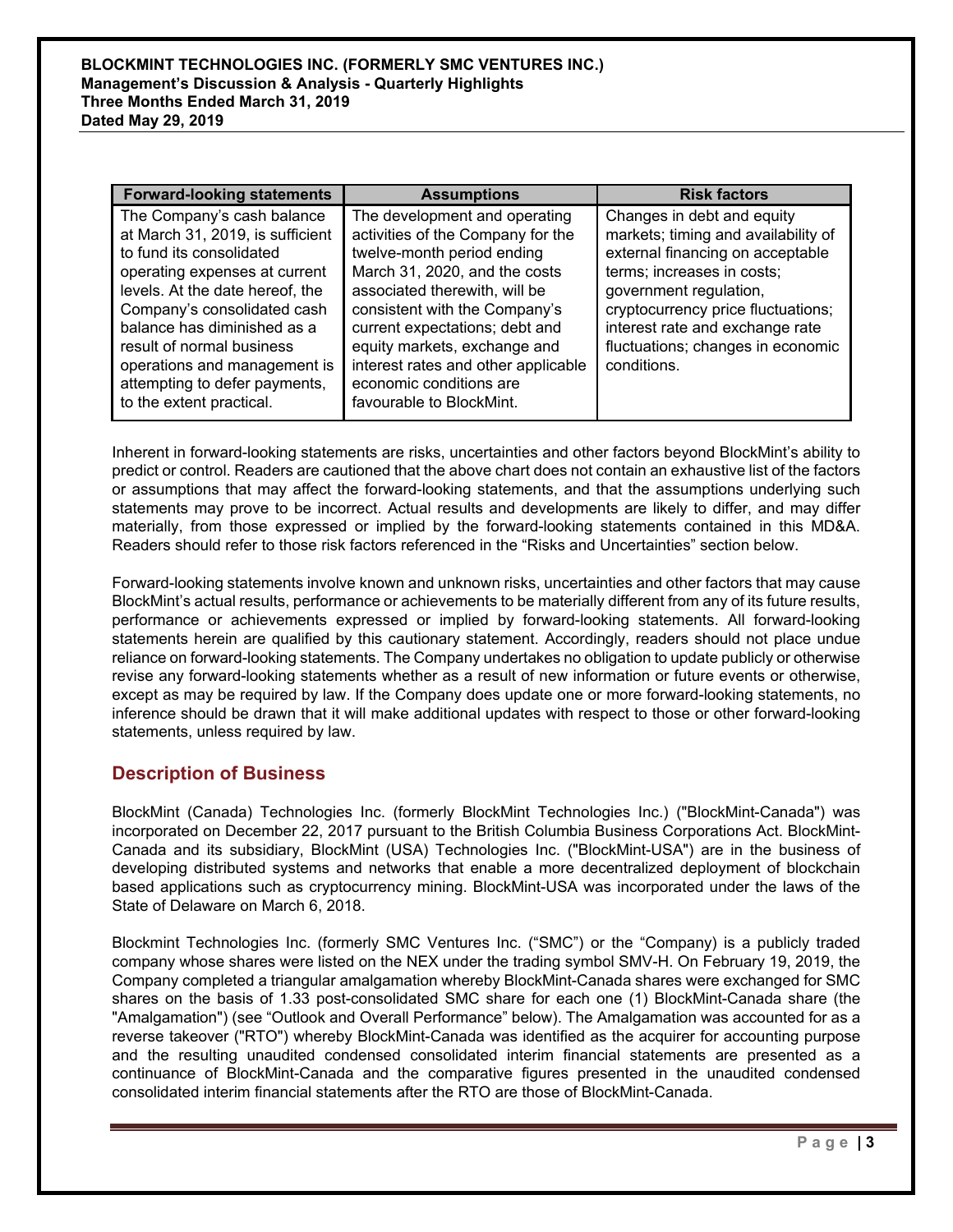The Company's registered office address is located at 29th Floor, 595 Burrard Street, Vancouver, British Columbia, V7X 1J5.

BlockMint's objective is to develop distributed systems and networks that enable a more decentralized deployment of blockchain based applications such as cryptocurrency mining. Specifically, BlockMint is developing two software products and supporting infrastructure:

- Minter browser, including its integrated features the virtual private network (VPN), ad-blocker and cryptocurrency wallet; and
- *MintAccess*; and

BlockMint intends to commercially release *Minter* and *MintAccess* and undertake a marketing campaign to promote the download of *Minter* and secure contracts with website owners to use *MintAccess.*

## **Outlook and Overall Performance**

#### **Corporate**

#### Business Development

On July 10, 2018, BlockMint-Canada, BlockMint-USA, SMC and 1166066 B.C. Ltd. ("SMC Subco"), a whollyowned subsidiary of SMC, entered into an Arrangement Agreement whereby BlockMint-Canada agreed to amalgamate with SMC Subco, which would result in BlockMint-Canada and BlockMint-USA becoming whollyowned subsidiaries of SMC. The Arrangement Agreement was amended on September 28, 2018.

On February 19, 2019 the Company closed its reverse takeover acquisition of BlockMint-Canada, whereby:

- SMC consolidated its 18,708,678 common shares on a two for one basis resulting is 9,354,387 post consolidation shares outstanding;
- BlockMint Technologies Inc. changed its name to Blockmint (Canada) Technologies Inc.;
- The Company issues 34,914,681 post-consolidation shares to the shareholders of BlockMint-Canada (1.33 post consolidation shares of the Company for each share of BlockMint-Canada); and
- $\div$  The Company issued 6,650,000 performance warrants in replacement of the 5,000,000 performance warrants outstanding in the capital of BlockMint-Canada and 152,498 finder's fee warrants in replacement of the 114,660 finder's fee warrants outstanding in the capital of BlockMint-Canada, each share purchase warrant entitling the holder to acquire one post consolidation share of the Company at the exercise price in the underlying BlockMint-Canada warrant as adjusted for the share exchange.

In accordance with IFRS 3, Business Combination, the substance of the transaction is a reverse takeover of a non-operating company. The transaction does not constitute a business combination as SMC does not meet the definition of a business under the standard. As a result, the transaction is accounted for as a capital transaction with BlockMint-Canada being identified as the acquirer and the equity consideration being measured at fair value. The resulting unaudited condensed consolidated interim statement of financial position is presented as a continuance of BlockMint-Canada and comparative figures presented in the unaudited condensed consolidated interim financial statements after the reverse takeover are those of BlockMint-Canada.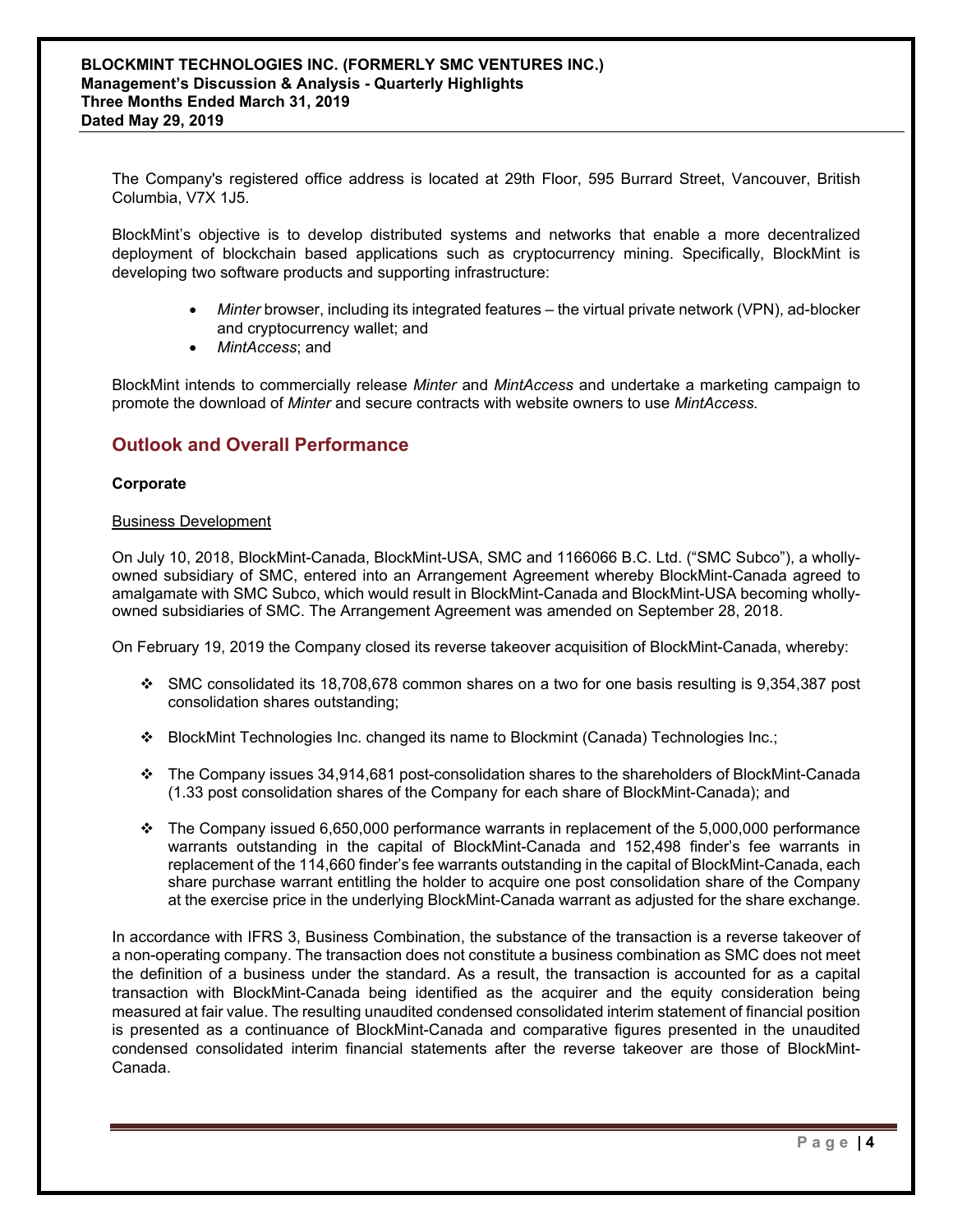IFRS 2, Share-based Payment, applies to transactions where an entity grants equity instruments and cannot identify specifically some or all of the goods or services received in return. Because BlockMint-Canada would have issued shares with a value in excess of the assets received, the difference is recognized in comprehensive loss as a transaction cost. The amount assigned to the transaction cost of \$3,458,765 is the difference between the fair value of the consideration and the net identifiable assets of SMC acquired by BlockMint-Canada and included in the unaudited condensed consolidated interim statement of comprehensive loss.

The purchase price is recorded as the cost to acquire the share capital at the fair value at the time of the transaction. The excess of the amount paid over the fair value of the net assets acquired is charged to profit or loss as a transaction cost. Accordingly, share capital increased by \$3,835,279, being the fair value of the common shares issued for the acquisition.

| Consideration - Shares: SMC shareholders | \$3,835,279 |
|------------------------------------------|-------------|
| <b>Total consideration</b>               | \$3,835,279 |
|                                          |             |
| Identifiable assets acquired             |             |
|                                          |             |
| Cash                                     | \$408,219   |
| Other receivables and prepaid expenses   | 6,657       |
| Accounts payable and accrued liabilities | (38, 362)   |
| Net assets acquired                      | \$376,514   |
|                                          |             |
| <b>Transaction cost</b>                  | \$3,458,765 |

#### Financial highlights

The Company had no revenue, so its ability to ensure continuing operations is dependent on the development of distributed systems and networks that enable a more decentralized deployment of blockchain based applications such as cryptocurrency mining through BlockMint's initial two products, *Minter* and *MintAccess*.

For the three months ended March 31, 2019, the Company had a net loss of \$3,730,144 which consisted primarily of transaction cost of \$3,458,765 At March 31, 2019, the Company had a net working capital of \$3,337,377 (December 31, 2018 - \$3,233,685). The Company had cash and cash equivalents of \$3,341,497 (December 31, 2018 - \$3,232,402). Working capital and cash and cash equivalents increased during the three months ended March 31, 2019 due to the addition of cash from SMC.

The Company has sufficient capital to meet its ongoing operating expenses and continue to meet its obligations on its current projects for the 12-month period ending March 31, 2020. Management may increase or decrease budgeted expenditures depending on the cryptocurrency market and demand for its two products. See "Liquidity and Financial Position" below.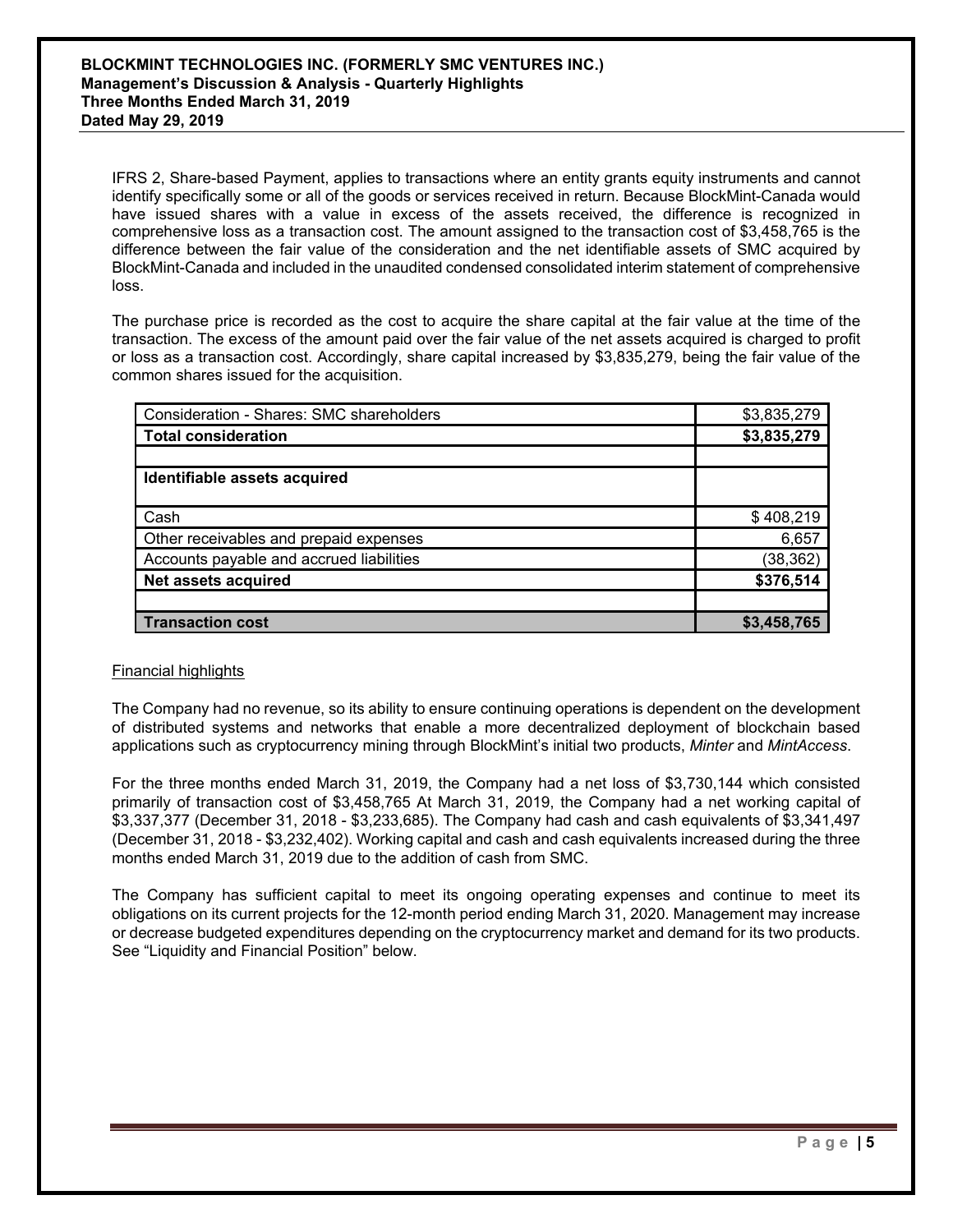## **Trends**

The Company is focused on developing distributed systems and networks that enable a more decentralized deployment of blockchain based applications such as cryptocurrency mining. There can be no assurance that the Company will be successful in developing distributed systems and networks built with the use of blockchain technology and that additional funding will be available to the Company on terms acceptable to it, or at all. Management, in conjunction with the Board of Directors, will continue to monitor these developments and their effect on the Company's business.

Management regularly monitors economic conditions and estimates their impact on the Company's operations and incorporates these estimates in both short-term operating and longer-term strategic decisions.

Apart from these and the risk factors noted under the heading "Risks and Uncertainties", management is not aware of any other trends, commitments, events or uncertainties that would have a material effect on the Company's business, financial condition or results of operations. See "Risks and Uncertainties" below.

## **Off-Balance-Sheet Arrangements**

As of the date of this filing, the Company does not have any off-balance-sheet arrangements that have, or are reasonably likely to have, a current or future effect on the results of operations or financial condition of the Company, including, and without limitation, such considerations as liquidity and capital resources.

## **Discussion of Operations**

#### **Three months ended March 31, 2019 compared to three month ended March 31, 2018**

BlockMint's net loss totaled \$3,730,144 for the three months ended March 31, 2019, with basic and diluted loss per share of \$0.11. This compares with a net loss of \$265,956 with basic and diluted loss per share of \$0.02 for the three months ended March 31, 2018. The increase in the net loss of \$3,464,188 consisted primarily of:

- $\triangleright$  For the three months ended December 31, 2019, transaction cost was \$3,458,765 (see "Outlook and Overall Performance" above")
- $\triangleright$  For the three months ended March 31, 2019, the Company recorded operating expenses of \$271,157 compared to \$249,453 for the three months ended March 31, 2018. The increase was primarily due to an increase in salaries and wages of \$24,134

#### **Cash Flow**

The Company had cash of \$3,341,497 at March 31, 2019 (December 31, 2018 - \$3,232,402). The increase in cash during the three months ended March 31, 2019 was primarily due to the cash received from investment activities by acquiring SMC.

Cash used in operating activities was \$299,124 for the three months ended March 31, 2019. Operating activities were affected by the net decrease in non-cash, working capital balances due to an increase in receivables and prepaid expenses of \$2,427; and offset by an increase in accounts payable and accrued liabilities of \$7,946. The Company also recorded a transaction cost of \$3,458,765; depreciation of equipment of \$2,052; and revaluation in digital currency of \$116.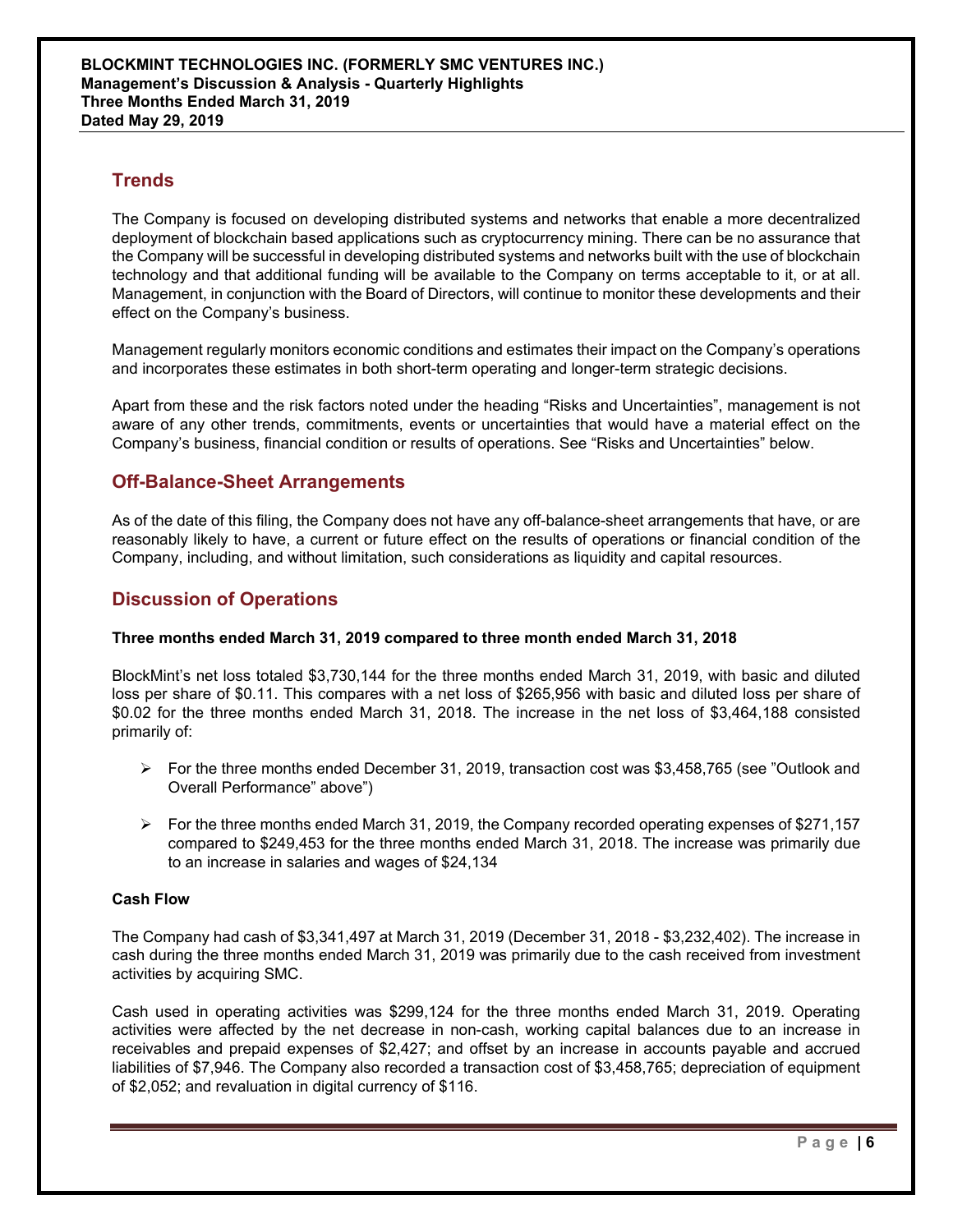Net cash used in investing activities was \$408,219 during the three months ended March 31, 2019, as the Company completed the Arrangement Agreement with SMC.

#### **Liquidity and Capital Resources**

The activities of the Company principally involve the development of distributed systems and networks that enable a more decentralized deployment of blockchain based applications such as cryptocurrency mining, specifically, the development of BlockMint's two software products the *Minter browser* and *MintAccess*. The Company activities have been financed through the completion of equity offerings. There is no assurance that equity capital will be available to the Company in the amounts or at the times desired or on terms that are acceptable to the Company, if at all.

The Company has no significant revenues, and therefore must utilize its current cash reserves, funds obtained from the exercise of warrants and other financing transactions to maintain its capacity to meet ongoing operating activities. As of March 31, 2019, the Company had 6,661,571 warrants outstanding that would raise approximately \$200,000, if exercised in full; however, 6,650,000 of the warrants are subject to the Company meeting certain revenue thresholds so it is not anticipated that they will become exercisable in the next twelve months..

At March 31, 2019, the Company reported cash of \$3,341,497 (December 31, 2018 - \$3,232,402) and a net working capital of \$3,337,377 (December 31, 2017 - \$3,233,685). Currently, the Company's operating expenses are approximately \$70,000 to \$90,000 per month for management fees, month-to-month professional fees, listing expenses and other working expenses. The Company's cash as at March 31, 2019 is expected to be sufficient to satisfy current liabilities and general and administrative costs up to March 31, 2020.

### **Recent Accounting Pronouncements**

#### *IFRIC Interpretation 23 Uncertainty over Income Tax Treatments*

The Interpretation provides guidance on the accounting for current and deferred tax liabilities and assets in circumstances in which there is uncertainty over income tax treatments. The Interpretation is applicable for annual periods beginning on or after January 1, 2019. At January 1, 2019, the Company adopted this standard and there was no material impact on the Company's unaudited condensed consolidated interim financial statements.

#### **New standards not yet adopted and interpretations issued but not yet effective**

There are no other relevant IFRS's or IFRS interpretations that are not yet effective that would be expected to have a material impact on the Company.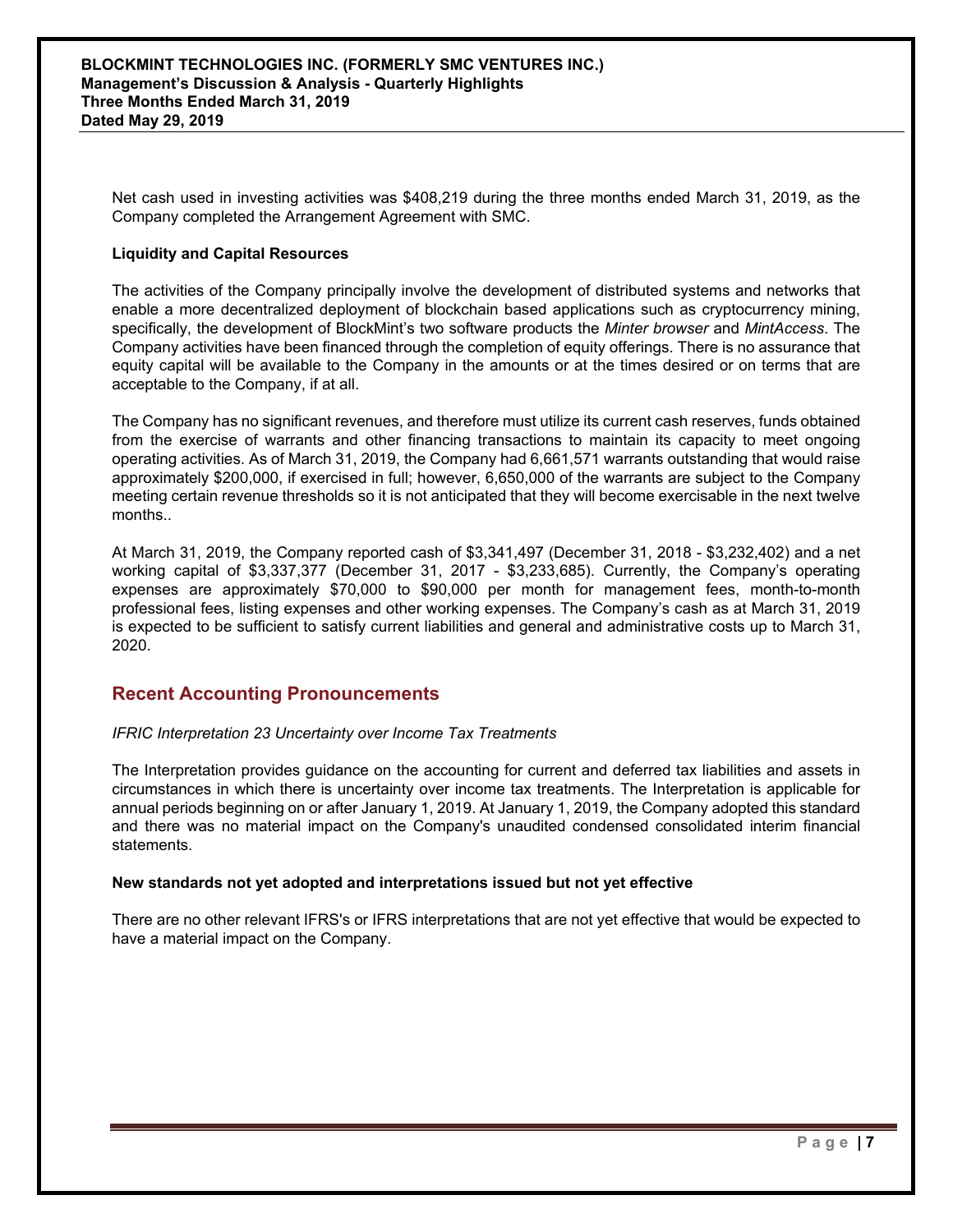## **Related Party Transactions**

Related parties include the Board of Directors and officers of the Company, close family members and enterprises that are controlled by these individuals as well as certain persons performing similar functions. Related party transactions conducted in the normal course of operations are measured at the amount established and agreed to by the related parties.

(a) The Company entered into the following transactions with related parties:

|                                                                    | Three months ended<br>March 31, |                |
|--------------------------------------------------------------------|---------------------------------|----------------|
| <b>Names</b>                                                       | 2019<br>(\$)                    | 2018<br>( \$ ) |
| Owen Bird Law Corporation. (Owen Bird) $(1)$                       | 29,441                          | 9,666          |
| Bayswater Consulting Ltd. (Bayswater) <sup>(2)</sup>               | 1.514                           | 2,165          |
| Marrelli Support Services Inc. ("Marrelli Support") <sup>(3)</sup> | 8,120                           | 5,800          |
|                                                                    |                                 |                |

- 1) For the three months ended March 31, 2019, the Company expensed \$29,441 (three months ended March 31, 2018 - \$9,666) to a corporation with a common director for legal services. As at March 31, 2019, \$nil (December 31, 2018 - \$17,845) was payable to this party and the amount is included in accounts payable and accrued liabilities.
- 2) For the three months ended March 31, 2019, the Company expensed \$1,514 (three months ended March 31, 2018 - \$2,165) to a company controlled by an officer for corporate services.
- 3) For the three months ended March 31, 2019, the Company expensed \$8,120 (three months ended March 31, 2018 - \$5,800) to Marrelli Support for Victor Hugo to act as the Chief Financial Officer of the Company and for bookkeeping services. Victor Hugo is an employee of Marrelli. These services were incurred in the normal course of operations for general accounting and financial reporting matters. As at March 31, 2019, Marrelli was owed \$6,815 (December 31, 2018 - \$17,845), and the amount is included in accounts payable and accrued liabilities.
- (b) Remuneration of key management personnel was as follows:

|                        | <b>Salaries and wages</b><br><b>Three Months Ended</b><br>March 31, |             | <b>Management fees</b><br><b>Three Months Ended</b><br>March 31, |                 | <b>Total</b>                           |             |
|------------------------|---------------------------------------------------------------------|-------------|------------------------------------------------------------------|-----------------|----------------------------------------|-------------|
|                        |                                                                     |             |                                                                  |                 | <b>Three Months Ended</b><br>March 31. |             |
| <b>Name</b>            | 2019<br>(\$)                                                        | 2018<br>\$) | 2019<br>\$)                                                      | 2018<br>$($ \$) | 2019<br>(\$)                           | 2018<br>\$) |
| Nelson Ijih, CEO / CIO | 45,000                                                              | Nil         | Nil                                                              | 45,000          | 45,000                                 | 45,000      |
| Daniel Beck, COO       | 30,000                                                              | Nil         | Nil                                                              | 30,000          | 30,000                                 | 30,000      |
| Toni Allen, former CFO | Nil                                                                 | Nil         | Nil                                                              | Nil             | Nil                                    | Nil         |
| <b>Total</b>           | 75,000                                                              | <b>Nil</b>  | <b>Nil</b>                                                       | 75,000          | 75,000                                 | 75,000      |